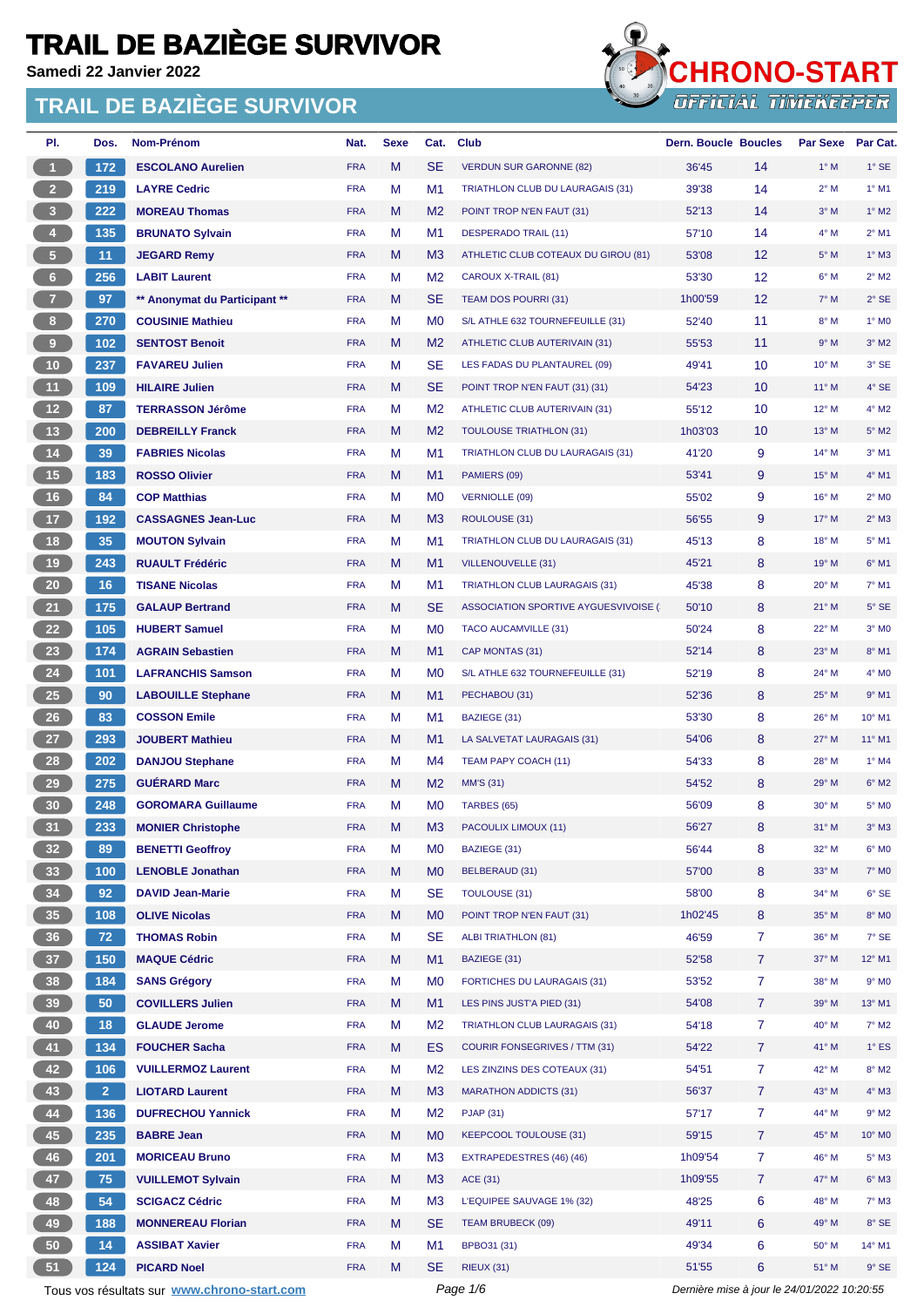**Samedi 22 Janvier 2022**

### **TRAIL DE BAZIÈGE SURVIVOR**



| PI. | Dos.  | Nom-Prénom                         | Nat.       | Sexe | Cat.           | Club                                        | <b>Dern. Boucle Boucles</b> |   | <b>Par Sexe</b> | Par Cat.                   |
|-----|-------|------------------------------------|------------|------|----------------|---------------------------------------------|-----------------------------|---|-----------------|----------------------------|
| 52  | 86    | <b>PIERRE Ronan</b>                | <b>FRA</b> | M    | M <sub>1</sub> | LES COUDOUS DE LA SAVE / TEAM MOULIN        | 52'59                       | 6 | 52° M           | 15° M1                     |
| 53  | 163   | <b>MORENO Jose</b>                 | <b>FRA</b> | M    | M <sub>5</sub> | BPBO31 (31)                                 | 53'00                       | 6 | 53° M           | $1°$ M <sub>5</sub>        |
| 54  | 31    | <b>TAULU Sebastien</b>             | <b>FRA</b> | M    | M <sub>2</sub> | <b>VILLEFRANCHE DE LAURAGUAIS (31)</b>      | 53'04                       | 6 | 54° M           | 10° M2                     |
| 55  | 216   | <b>BOUTIN Florian</b>              | <b>FRA</b> | M    | <b>SE</b>      | <b>VERNETTRAIL09 (09)</b>                   | 54'09                       | 6 | 55° M           | $10^{\circ}$ SE            |
| 56  | 244   | <b>LE GUERN Kevin</b>              | <b>FRA</b> | M    | <b>SE</b>      | <b>TOULOUSE (31)</b>                        | 54'11                       | 6 | 56° M           | $11^{\circ}$ SE            |
| 57  | 267   | <b>SAMBAT Marie</b>                | <b>FRA</b> | F    | M <sub>3</sub> | PACOULIX LIMOUX (11)                        | 54'35                       | 6 | $1^{\circ}$ F   | $1^\circ$ M3               |
| 58  | 42    | <b>GONDOUIN Florian</b>            | <b>FRA</b> | M    | SE             | MOVIDA (31)                                 | 54'47                       | 6 | 57° M           | $12^\circ$ SE              |
| 59  | 278   | <b>FERRADOU Xavier</b>             | <b>FRA</b> | M    | M <sub>0</sub> | <b>TOULOUSE (31)</b>                        | 54'56                       | 6 | 58° M           | 11° M0                     |
| 60  | 114   | <b>BIALDYGA Vivian</b>             | <b>FRA</b> | M    | M <sub>1</sub> | <b>UGLAS (65)</b>                           | 55'22                       | 6 | 59° M           | 16° M1                     |
| 61  | 22    | <b>LIEVEAUX Sébastien</b>          | <b>FRA</b> | М    | M1             | <b>C.A BIRAC (82)</b>                       | 56'29                       | 6 | 60° M           | 17° M1                     |
| 62  | 23    | <b>ROSSIGNOL Robert</b>            | <b>FRA</b> | M    | M <sub>3</sub> | CA BIRAC (82)                               | 56'29                       | 6 | 61° M           | 8° M3                      |
| 63  | 36    | <b>GIUSTI Lionel</b>               | <b>FRA</b> | M    | M <sub>2</sub> | <b>VILLEFRANCHE DE LAURAGAIS (31)</b>       | 56'31                       | 6 | 62° M           | 11° M2                     |
| 64  | 170   | <b>ROUARD Sylvain</b>              | <b>FRA</b> | M    | M <sub>0</sub> | BAZIEGE (31)                                | 57'29                       | 6 | $63^\circ$ M    | 12° M0                     |
| 65  | 119   | <b>FOUCOIN Florian</b>             | <b>FRA</b> | M    | M1             | MAZERES (09)                                | 58'00                       | 6 | 64° M           | 18° M1                     |
| 66  | 220   | <b>SEGRÉTIER Arnaud</b>            | <b>FRA</b> | M    | SE             | TOULOUSE (31)                               | 58'36                       | 6 | 65° M           | 13° SE                     |
| 67  | 262   | <b>HAMON Sylvain</b>               | <b>FRA</b> | М    | M1             | <b>COLOMIERS (31)</b>                       | 58'37                       | 6 | 66° M           | 19° M1                     |
| 68  | 132   | <b>FRANJAUD Stephane</b>           | <b>FRA</b> | M    | <b>SE</b>      | I RHUM MAN (31)                             | 58'38                       | 6 | 67° M           | $14^{\circ}$ SE            |
| 69  | 242   | <b>FRIEDRICH Corentin</b>          | <b>FRA</b> | М    | SE             | <b>TOULOUSE TRIATHLON (31)</b>              | 58'43                       | 6 | 68° M           | 15° SE                     |
| 70  | 196   | <b>CHEVALLIER Stephane</b>         | <b>FRA</b> | M    | M <sub>2</sub> | <b>TOULOUSE TRIATHLON (31)</b>              | 58'44                       | 6 | 69° M           | 12° M2                     |
| 71  | 255   | <b>PICCO Marc</b>                  | <b>FRA</b> | M    | M <sub>5</sub> | LACROIX FALGARDE (31)                       | 59'26                       | 6 | 70° M           | $2^{\circ}$ M <sub>5</sub> |
| 72  | 161   | <b>PEREZ Damien</b>                | <b>FRA</b> | M    | <b>SE</b>      | <b>VILLENAVE D ORNON (33)</b>               | 59'37                       | 6 | 71° M           | 16° SE                     |
| 73  | 177   | <b>MAQUE Hervé</b>                 | <b>FRA</b> | M    | M <sub>2</sub> | <b>MONTGISCARD (31)</b>                     | 1h00'54                     | 6 | 72° M           | 13° M2                     |
| 74  | 246   | <b>SURCIN Frederic</b>             | <b>FRA</b> | M    | M <sub>3</sub> | GIMONT (32)                                 | 1h02'33                     | 6 | 73° M           | $9°$ M3                    |
| 75  | 151   | <b>GASC Benoit</b>                 | <b>FRA</b> | M    | M1             | CINTEGABELLE (31)                           | 1h03'55                     | 6 | 74° M           | 20° M1                     |
| 76  | 126   | <b>CROUZIL Guillaume</b>           | <b>FRA</b> | M    | SE             | <b>CROUZIL BOIS (78)</b>                    | 40'28                       | 5 | 75° M           | $17^\circ$ SE              |
| 77  | 69    | <b>GAMIETTE Jonathan</b>           | <b>FRA</b> | M    | M <sub>0</sub> | TRIATHLON CLUB DU LAURAGAIS (31)            | 41'02                       | 5 | 76° M           | 13° M0                     |
| 78  | 156   | <b>DUPLAN Valerie</b>              | <b>FRA</b> | F    | M4             | <b>ALBI</b> (81)                            | 50'12                       | 5 | $2^{\circ}$ F   | $1°$ M4                    |
| 79  | 164   | <b>REMISE Didier</b>               | <b>FRA</b> | М    | M4             | LES COULEURS DU LAURAGAIS (31)              | 50'46                       | 5 | 77° M           | $2°$ M4                    |
| 80  | 261   | <b>BRUGNEROTTO Sebastien</b>       | <b>FRA</b> | M    | M1             | MAZERES COURSE PEDESTRE (09)                | 51'28                       | 5 | 78° M           | $21^{\circ}$ M1            |
| 81  | 173   | <b>POLONI Benoît</b>               | <b>FRA</b> | M    | M <sub>0</sub> | <b>COLOMIERS (31)</b>                       | 51'58                       | 5 | 79° M           | 14° M0                     |
| 82) | $125$ | <b>DE FREITAS FERREIRA Nicolas</b> | <b>FRA</b> | M    | M1             | CA BIRAC (82)                               | 53'19                       | 5 | 80° M           | 22° M1                     |
| 83  | 285   | <b>SALVATGE Bastien</b>            | <b>FRA</b> | M    | SE             | <b>COSATRAIL (31)</b>                       | 53'24                       | 5 | 81° M           | $18°$ SE                   |
| 84  | 73    | <b>CAUET Stéphane</b>              | <b>FRA</b> | M    | M <sub>1</sub> | <b>VILLEFRANCHE ATHLE LAURAGAIS 31 (31)</b> | 53'54                       | 5 | 82° M           | 23° M1                     |
| 85  | 225   | <b>LAGET Karine</b>                | <b>FRA</b> | F    | M <sub>0</sub> | ROUMENGOUX (09)                             | 54'02                       | 5 | 3° F            | 1° M <sub>0</sub>          |
| 86  | 168   | <b>BOUBAL Gautier</b>              | <b>FRA</b> | M    | M <sub>0</sub> | CAP MONTAS (31)                             | 54'34                       | 5 | 83° M           | 15° M0                     |
| 87  | 147   | <b>GIRAUDEAU Luisa</b>             | <b>FRA</b> | F    | M <sub>2</sub> | <b>ALBI</b> (81)                            | 54'38                       | 5 | $4^{\circ}$ F   | $1°$ M2                    |
| 88  | 8     | <b>BACOU Fabien</b>                | <b>FRA</b> | M    | M <sub>0</sub> | <b>TOULOUSE (31)</b>                        | 54'45                       | 5 | 84° M           | 16° M0                     |
| 89  | 107   | <b>CONDIS Sébastien</b>            | <b>FRA</b> | M    | M1             | SA TOULOUSE UC (31)                         | 55'14                       | 5 | 85° M           | 24° M1                     |
| 90  | 179   | <b>JEGU Vincent</b>                | <b>FRA</b> | M    | M <sub>0</sub> | S/L TOULOUSE OAC (31)                       | 55'19                       | 5 | 86° M           | 17° M0                     |
| 91  | 40    | <b>SANDOVAL Lucas</b>              | <b>FRA</b> | М    | SE             | MOVIDA (31)                                 | 55'54                       | 5 | 87° M           | 19° SE                     |
| 92  | 226   | <b>DEMARTHEAUX Olivier</b>         | <b>FRA</b> | M    | M4             | LABEGE (31)                                 | 56'13                       | 5 | 88° M           | $3°$ M4                    |
| 93  | 56    | <b>CAMPANER Frederic</b>           | <b>FRA</b> | M    | M <sub>3</sub> | <b>ASTARAC FOND CLUB (32)</b>               | 56'18                       | 5 | 89° M           | 10° M3                     |
| 94  | 71    | <b>CROS Armelle</b>                | <b>FRA</b> | F    | M <sub>2</sub> | LES FORTICHES DU LAURAGAIS (31)             | 56'43                       | 5 | $5^{\circ}$ F   | $2^{\circ}$ M2             |
| 95  | 139   | <b>POLLACK David</b>               | <b>FRA</b> | M    | M <sub>3</sub> | ATHLETIC CLUB AUTERIVAIN (31)               | 56'44                       | 5 | 90° M           | 11° M3                     |
| 96  | 283   | <b>VANDANGEON Christophe</b>       | <b>FRA</b> | M    | M <sub>3</sub> | LES FORTICHES DU LAURAGAIS PTNEF (31)       | 57'18                       | 5 | 91° M           | 12° M3                     |
| 97  | 211   | <b>BOUE Eric</b>                   | <b>FRA</b> | М    | M <sub>3</sub> | CAP MONTAS (31)                             | 57'19                       | 5 | 92° M           | 13° M3                     |
| 98  | 292   | <b>VIALELLES Jeff</b>              | <b>FRA</b> | M    | <b>SE</b>      | S/L ATHLE 632 TOURNEFEUILLE (31)            | 57'24                       | 5 | 93° M           | $20^\circ$ SE              |
| 99  | 208   | <b>BROSSARD Clément</b>            | <b>FRA</b> | М    | <b>SE</b>      | ABSOLU RAID (31)                            | 57'35                       | 5 | 94° M           | 21° SE                     |
| 100 | 180   | <b>BECKERT Francois-Xavier</b>     | <b>FRA</b> | M    | <b>SE</b>      | <b>TOULOUSE (31)</b>                        | 57'45                       | 5 | 95° M           | 22° SE                     |
| 101 | 91    | <b>BRUANT Gregory</b>              | <b>FRA</b> | M    | <b>SE</b>      | <b>TARNATRAIL (81)</b>                      | 57'48                       | 5 | 96° M           | 23° SE                     |
| 102 | 165   | <b>ROUILLET Vincent</b>            | <b>FRA</b> | M    | M <sub>3</sub> | SAINT PIERRE DE LAGES (31)                  | 57'55                       | 5 | 97° M           | 14° M3                     |

Tous vos résultats sur **[www.chrono-start.com](https://www.chrono-start.com/)** Page 2/6 Page 2/6 Dernière mise à jour le 24/01/2022 10:20:55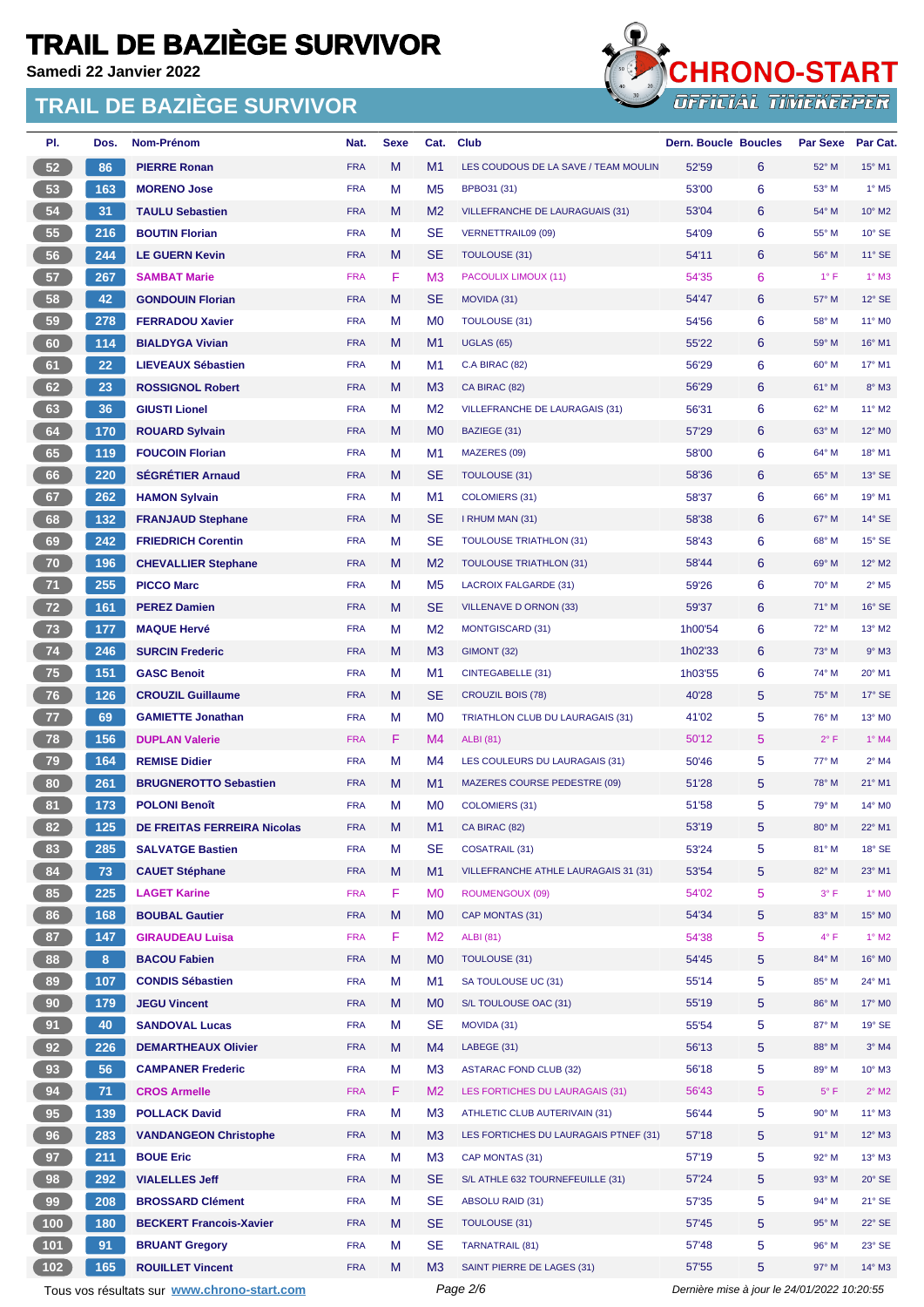**Samedi 22 Janvier 2022**



| PI.              | Dos.            | <b>Nom-Prénom</b>                           | Nat.       | <b>Sexe</b> | Cat.           | <b>Club</b>                                 | <b>Dern. Boucle Boucles</b>                          | <b>Par Sexe</b> | Par Cat.            |
|------------------|-----------------|---------------------------------------------|------------|-------------|----------------|---------------------------------------------|------------------------------------------------------|-----------------|---------------------|
| 103              | 166             | <b>TEYSSEDRE Cédric</b>                     | <b>FRA</b> | M           | M <sub>2</sub> | LES FORTICHES DU LAURAGAIS (31)             | 58'27<br>5                                           | 98° M           | 14° M2              |
| 104              | 234             | <b>PEREIRA Bruno</b>                        | <b>FRA</b> | M           | M1             | PUJOLS (47)                                 | 5<br>59'01                                           | 99° M           | 25° M1              |
| 105              | 17              | <b>PATIN Grégory</b>                        | <b>FRA</b> | M           | M <sub>0</sub> | CA BIRAC (82)                               | 59'30<br>5                                           | 100° M          | 18° M0              |
| 106              | 276             | <b>DUPOUY Fabrice</b>                       | <b>FRA</b> | M           | M1             | <b>COURIR A MONTECH / TEAM BINOUZE (82)</b> | 5<br>59'38                                           | 101° M          | 26° M1              |
| $107$            | 289             | <b>SOULERE Pierrick</b>                     | <b>FRA</b> | M           | ES             | BLAGNAC SC (31)                             | 5<br>59'50                                           | 102° M          | $2^{\circ}$ ES      |
| 108              | 13              | <b>PRADINES Stéphane</b>                    | <b>FRA</b> | M           | SE             | <b>TUC (31)</b>                             | 5<br>1h01'34                                         | 103° M          | 24° SE              |
| 109              | 269             | <b>BLONDEY Luc</b>                          | <b>FRA</b> | M           | M <sub>5</sub> | ROC POMPERTUZAT (31)                        | 5<br>1h03'08                                         | 104° M          | $3°$ M <sub>5</sub> |
| $110$            | 241             | <b>BONNEAUD Denis</b>                       | <b>FRA</b> | M           | M <sub>2</sub> | LAUZERVILLE (31)                            | 5<br>1h03'46                                         | 105° M          | 15° M2              |
| $\overline{111}$ | 67              | <b>MONTASTRUC Ludovic</b>                   | <b>FRA</b> | M           | M <sub>2</sub> | <b>TOULOUSE (31)</b>                        | 5<br>1h04'29                                         | 106° M          | 16° M2              |
| $112$            | 65              | <b>DESROUSSEAUX Joel</b>                    | <b>FRA</b> | M           | M1             | <b>TOULOUSE TRIATHLON (31)</b>              | 5<br>1h04'34                                         | 107° M          | 27° M1              |
| 113              | 120             | <b>PAUNA Olivier</b>                        | <b>FRA</b> | M           | M <sub>3</sub> | MAZERES (09)                                | 5<br>1h04'37                                         | 108° M          | $15^{\circ}$ M3     |
| $114$            | 249             | <b>PROUST Jérôme</b>                        | <b>FRA</b> | M           | M <sub>2</sub> | LES PINS JUST'A PIED (31)                   | 5<br>1h05'09                                         | 109° M          | 17° M2              |
| 115              | 33              | <b>GARBAYE Romain</b>                       | <b>FRA</b> | M           | M <sub>0</sub> | PINSAGUEL (31)                              | 1h07'14<br>5                                         | $110^\circ$ M   | 19° M <sub>0</sub>  |
| $116$            | 252             | <b>BOUSSAGUET Sylvain</b>                   | <b>FRA</b> | M           | M <sub>0</sub> | <b>QUINT FONSEGRIVES (31)</b>               | 5<br>1h07'18                                         | 111° M          | 20° M <sub>0</sub>  |
| $117$            | 176             | <b>CROUZIL Christian</b>                    | <b>FRA</b> | M           | M4             | CROUZIL BOIS (31)                           | 1h13'50<br>5                                         | 112° M          | $4^{\circ}$ M4      |
| 118              | 182             | <b>PONS Jérôme</b>                          | <b>FRA</b> | M           | M <sub>3</sub> | PORTET ATHLETIC CLUB (31)                   | 5<br>1h19'52                                         | $113^\circ$ M   | $16^\circ$ M3       |
| 119              | 29              | <b>GUARDIA Fabien</b>                       | <b>FRA</b> | M           | M <sub>0</sub> | <b>BLAGNAC (31)</b>                         | 50'17<br>4                                           | 114° M          | 21° M0              |
| 120              | 299             | <b>CAYSSIALS Julien</b>                     | <b>FRA</b> | M           | M1             | <b>GAGNAC SUR GARONNE (31)</b>              | 50'18<br>4                                           | $115^\circ$ M   | 28° M1              |
| $121$            | 128             | <b>AVEDILLO Xavier</b>                      | <b>FRA</b> | M           | M <sub>1</sub> | FONBEAUZARD (31)                            | 51'19<br>4                                           | 116° M          | 29° M1              |
| 122              | 47              | <b>GARRIDO Lucie</b>                        | <b>FRA</b> | F           | <b>SE</b>      | <b>GBR (31)</b>                             | 4<br>52'16                                           | 6° F            | $1^\circ$ SE        |
| 123              | 140             | <b>GALIZZI Julien</b>                       | <b>FRA</b> | M           | M <sub>1</sub> | <b>MONTGISCARD (31)</b>                     | 52'20<br>4                                           | 117° M          | 30° M1              |
| $124$            | 93              | <b>PAPAIX René</b>                          | <b>FRA</b> | M           | M <sub>4</sub> | <b>TOULOUSE (31)</b>                        | 52'43<br>4                                           | 118° M          | 5° M4               |
| $125$            | 37              | <b>LATCHÉ Sandra</b>                        | <b>FRA</b> | F           | M1             | <b>VILLEFRANCHE DE LAURAGAIS (31)</b>       | 52'45<br>4                                           | $7^\circ$ F     | $1^{\circ}$ M1      |
| 126              | 45              | <b>SENDRA Clément</b>                       | <b>FRA</b> | M           | M <sub>0</sub> | CHU DSIO LAD MCO (31)                       | 52'50<br>4                                           | 119° M          | 22° M0              |
| 127              | 167             | <b>PLA Olivier</b>                          | <b>FRA</b> | M           | M <sub>1</sub> | <b>VIEILLE-TOULOUSE (31)</b>                | 52'53<br>4                                           | 120° M          | 31° M1              |
| 128              | 227             | <b>SUTRA Romain</b>                         | <b>FRA</b> | M           | M <sub>0</sub> | <b>GUDAS (09)</b>                           | 4<br>53'07                                           | 121° M          | 23° M0              |
| $129$            | 110             | <b>BROISE Nicolas</b>                       | <b>FRA</b> | M           | M <sub>1</sub> | LES COUDOUS DE LA SAVE (32)                 | 4<br>53'09                                           | 122° M          | 32° M1              |
| 130              | 209             | <b>DELVINGT Marie-Anne</b>                  | <b>FRA</b> | F           | M <sub>3</sub> | BAZIEGE (31)                                | 53'21<br>4                                           | $8^{\circ}$ F   | $2°$ M3             |
| 131              | 291             | <b>RAFLIN Antoine</b>                       | <b>FRA</b> | M           | M <sub>0</sub> | PIN BALMA (31)                              | 53'39<br>4                                           | $123^\circ$ M   | 24° M0              |
| 132              | 44              | <b>GENTY Patrick</b>                        | <b>FRA</b> | M           | M <sub>3</sub> | LES FORTICHES (31)                          | 53'41<br>4                                           | 124° M          | 17° M3              |
| (133)            | 21              | <b>BERNOU Damien</b>                        | <b>FRA</b> | M           | SE             | <b>VILLEFRANCHE DE LAURAGAIS (31)</b>       | 54'07<br>4                                           | 125° M          | $25^\circ$ SE       |
| 134              | 30 <sub>1</sub> | <b>ESCACH Frederic</b>                      | <b>FRA</b> | M           | M <sub>2</sub> | TRIATHLON CLUB LAURAGAIS (31) (31)          | 54'07<br>4                                           | 126° M          | 18° M2              |
| 135              | 43              | <b>DE GRACIA Nadège</b>                     | <b>FRA</b> | F           | M1             | LES FORTICHES DU LAURAGAIS (31)             | 54'16<br>4                                           | 9° F            | $2^{\circ}$ M1      |
| $136$            | $121$           | <b>BARBELIVIEN Loic</b>                     | <b>FRA</b> | M           | M <sub>2</sub> | ATHLETIC CLUB AUTERIVAIN (09)               | 54'18<br>4                                           | 127° M          | 19° M2              |
| $137$            | 190             | <b>LACOSTE Mallaury</b>                     | <b>FRA</b> | F           | <b>SE</b>      | <b>SPIRIDON PAYS DOLMES (09)</b>            | 4<br>54'21                                           | $10^{\circ}$ F  | $2°$ SE             |
| 138              | 153             | <b>OEURN Nicolas</b>                        | <b>FRA</b> | M           | SE.            | CA BIRAC (82)                               | 54'43<br>4                                           | 128° M          | 26° SE              |
| $139$            | 159             | <b>MARTELLINA Julien</b>                    | <b>FRA</b> | M           | <b>SE</b>      | TUC TRIATHLON (31)                          | 54'44<br>4                                           | 129° M          | $27^\circ$ SE       |
| 140              | 70              | <b>PRÉ Sylvain</b>                          | <b>FRA</b> | M           | M <sub>2</sub> | BAZIEGE (31)                                | 54'49<br>4                                           | $130^\circ$ M   | 20° M2              |
| 141              | 263             | <b>DANJOU Sandy</b>                         | <b>FRA</b> | F           | SE             | <b>CLUB DATHLETISME DE CASTELGINEST (31</b> | 55'00<br>4                                           | $11^{\circ}$ F  | 3° SE               |
| 142              | 6 <sup>1</sup>  | <b>FOUQUET Guillaume</b>                    | <b>FRA</b> | M           | M1             | LES FORT'ICHES DU LAURAGAIS (31)            | 4<br>55'05                                           | 131° M          | 33° M1              |
| 143              | 131             | <b>TARDIVON Fabien</b>                      | <b>FRA</b> | M           | M0             | VERNET (31)                                 | 55'48<br>4                                           | 132° M          | 25° M0              |
| 144              | 257             | <b>BRIANCEAU Frederic</b>                   | <b>FRA</b> | M           | M <sub>2</sub> | <b>TOULOUSE TRIATHLON (31)</b>              | 55'50<br>4                                           | 133° M          | $21^{\circ}$ M2     |
| 145              | 80              | <b>DUHEM Yann</b>                           | <b>FRA</b> | M           | M1             | <b>MONTGAILLARD LAURAGAIS (31)</b>          | 55'54<br>4                                           | 134° M          | 34° M1              |
| 146              | 96              | <b>RAOUL Jérôme</b>                         | <b>FRA</b> | M           | M1             | MONTGAILLARD-LAURAGAIS (31)                 | 55'55<br>4                                           | 135° M          | 35° M1              |
| 147              | 213             | <b>LAURENT Sandrine</b>                     | <b>FRA</b> | F           | M1             | CLUB DATHLETISME DE CASTELGINEST (31        | 56'02<br>4                                           | $12^{\circ}$ F  | $3°$ M1             |
| 148              | 127             | <b>DENNEULIN Julien</b>                     | <b>FRA</b> | M           | M1             | CLUB DATHLETISME DE CASTELGINEST (31)       | 4<br>56'29                                           | 136° M          | 36° M1              |
| 149              | 207             | <b>MEYER Charles</b>                        | <b>FRA</b> | M           | <b>SE</b>      | SAINT-ORENS-DE-GAMEVILLE (31)               | 56'37<br>4                                           | 137° M          | $28^\circ$ SE       |
| 150              | 251             | <b>ROQUES Cedric</b>                        | <b>FRA</b> | M           | M1             | BAZIEGE (31)                                | 56'56<br>4                                           | 138° M          | 37° M1              |
| 151              | 186             | <b>SAUREL José</b>                          |            | M           | M <sub>2</sub> | VERNET (31)                                 | 57'09<br>4                                           | 139° M          | 22° M2              |
|                  |                 |                                             | <b>FRA</b> |             |                |                                             | 4                                                    |                 |                     |
| 152              | 19              | <b>URBANIAK Alexandre</b>                   | <b>FRA</b> | M<br>M      | SE             | ST ORENS DE GAMEVILLE (31)                  | 57'15<br>4                                           | 140° M          | 29° SE              |
| 153              | 273             | <b>CLARENS Gregory</b>                      | <b>FRA</b> |             | M0             | MURET AC (31)<br>Page 3/6                   | 58'04<br>Dernière mise à jour le 24/01/2022 10:20:55 | 141° M          | 26° M0              |
|                  |                 | Tous vos résultats sur www.chrono-start.com |            |             |                |                                             |                                                      |                 |                     |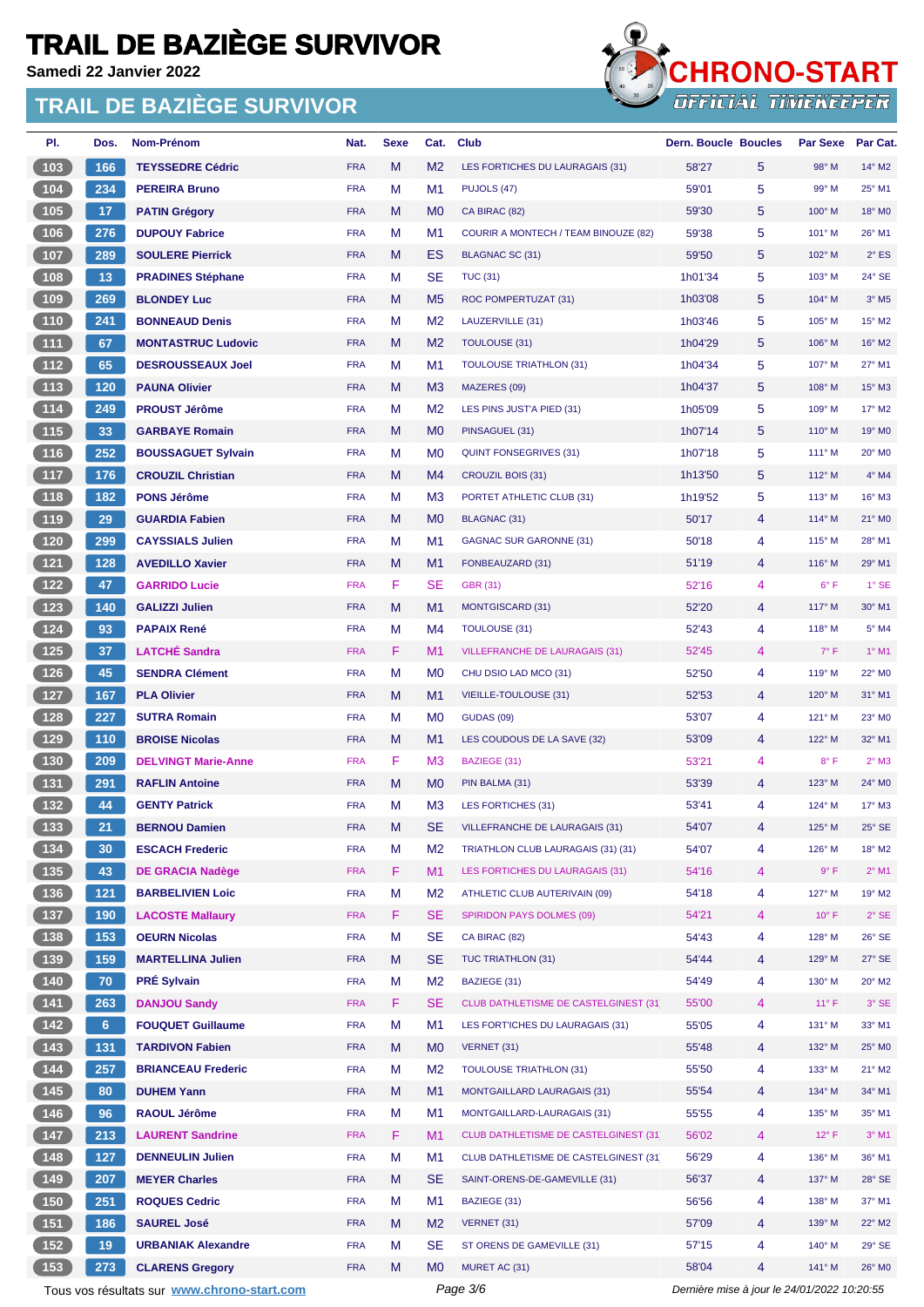**Samedi 22 Janvier 2022**



| _________________________ |
|---------------------------|
| UPPILIAL IIMENEEPER       |
|                           |

| PI.                                            | Dos. | <b>Nom-Prénom</b>                           | Nat.       | <b>Sexe</b> | Cat.           | <b>Club</b>                                 | <b>Dern. Boucle Boucles</b>                 |   | <b>Par Sexe</b> | Par Cat.                   |
|------------------------------------------------|------|---------------------------------------------|------------|-------------|----------------|---------------------------------------------|---------------------------------------------|---|-----------------|----------------------------|
| 154                                            | 113  | <b>CARRET Gaël</b>                          | <b>FRA</b> | M           | <b>SE</b>      | <b>TOULOUSE (31)</b>                        | 58'45                                       | 4 | 142° M          | 30° SE                     |
| 155                                            | 195  | <b>DA AGUEDA OLIVEIRA Guillaume</b>         | <b>FRA</b> | M           | M <sub>0</sub> | <b>TOULOUSE (31)</b>                        | 58'47                                       | 4 | 143° M          | 27° M0                     |
| (156)                                          | 332  | <b>SAAVEDRA Oscar</b>                       | <b>CHI</b> | M           | <b>SE</b>      | <b>TOULOUSE (31)</b>                        | 58'50                                       | 4 | 144° M          | 31° SE                     |
| 157                                            | 85   | <b>BARON Maxime</b>                         | <b>FRA</b> | M           | SE             | BLAGNAC (31)                                | 59'04                                       | 4 | 145° M          | 32° SE                     |
| $\boxed{158}$                                  | 103  | <b>CHEVRIER Jade</b>                        | <b>FRA</b> | F           | <b>SE</b>      | ST JORY (31)                                | 59'05                                       | 4 | $13^\circ$ F    | 4° SE                      |
| $159$                                          | 118  | <b>ROBINEAU Samuel</b>                      | <b>FRA</b> | M           | M3             | BELBERAUD (31)                              | 59'06                                       | 4 | 146° M          | 18° M3                     |
| (160)                                          | 61   | <b>MILLA Roger</b>                          | <b>FRA</b> | M           | M4             | VILLEFRANCHE ATHLE LAURAGAIS 31 (31)        | 59'08                                       | 4 | 147° M          | $6°$ M4                    |
| 161                                            | 271  | <b>DUNAND Eric</b>                          | <b>FRA</b> | M           | M4             | TIS THALES (31)                             | 59'18                                       | 4 | 148° M          | 7° M4                      |
| 162                                            | 24   | <b>TOURNÉ Damien</b>                        | <b>FRA</b> | M           | M <sub>0</sub> | LEGUEVIN (31)                               | 59'26                                       | 4 | 149° M          | 28° M0                     |
| $\boxed{163}$                                  | 81   | <b>CHANE-PINE Christophe</b>                | <b>FRA</b> | M           | M <sub>0</sub> | <b>BPBO (31)</b>                            | 59'34                                       | 4 | 150° M          | 29° M0                     |
| (164)                                          | 205  | <b>BOUDOU Marc</b>                          | <b>FRA</b> | M           | M1             | <b>TEAM TRAIL TACH (31)</b>                 | 59'36                                       | 4 | 151° M          | 38° M1                     |
| 165                                            | 98   | <b>RABIAZA Sandy</b>                        | <b>FRA</b> | M           | M1             | <b>TEAM TRAIL TACH (31)</b>                 | 59'38                                       | 4 | 152° M          | 39° M1                     |
| (166)                                          | 117  | <b>GROS Marion</b>                          | <b>FRA</b> | F           | <b>SE</b>      | <b>CROSSFIT GALILEO (31)</b>                | 59'58                                       | 4 | 14°F            | $5^\circ$ SE               |
| 167                                            | 214  | <b>SERVIAN Frédéric</b>                     | <b>FRA</b> | M           | M0             | LES FORTICHES DU LAURAGAIS (31)             | 1h01'24                                     | 4 | 153° M          | 30° M0                     |
| $\overline{168}$                               | 250  | <b>HURIEZ Stéphane</b>                      | <b>FRA</b> | M           | M <sub>3</sub> | PASSION TRAIL LAURAGAIS (31)                | 1h01'52                                     | 4 | 154° M          | 19° M3                     |
| 169                                            | 298  | <b>CHUREAU BOUCHOT Valerie</b>              | <b>FRA</b> | F           | M1             | <b>MONTJOIRE (31)</b>                       | 1h02'06                                     | 4 | $15^\circ$ F    | 4° M1                      |
| (170)                                          | 221  | <b>BAUDELET Estelle</b>                     | <b>FRA</b> | F           | M <sub>0</sub> | VILLEMUR-SUR-TARN (31)                      | 1h02'23                                     | 4 | $16^{\circ}$ F  | $2°$ MO                    |
| 171                                            | 46   | <b>FABRIES Laure</b>                        | <b>FRA</b> | F           | M <sub>0</sub> | <b>VILLEFRANCHE ATHLE LAURAGAIS 31 (31)</b> | 1h02'28                                     | 4 | $17^\circ$ F    | $3°$ MO                    |
| $\boxed{172}$                                  | 245  | <b>BARIOLET Geoffrey</b>                    | <b>FRA</b> | M           | M <sub>0</sub> | SAINT LIEUX LES LAVAUR (81)                 | 1h02'31                                     | 4 | 155° M          | 31° M0                     |
| $\boxed{173}$                                  | 28   | <b>DE BUTLER Xavier</b>                     | <b>FRA</b> | M           | M <sub>2</sub> | LES FORTICHES DU LAURAGAIS (31)             | 1h03'43                                     | 4 | 156° M          | 23° M2                     |
| 174                                            | 88   | <b>ALBERTI William</b>                      | <b>FRA</b> | M           | <b>SE</b>      | TOULOUSE (31)                               | 1h03'50                                     | 4 | $157^\circ$ M   | 33° SE                     |
| $175$                                          | 133  | <b>FOUCHER Sébastien</b>                    | <b>FRA</b> | M           | M <sub>2</sub> | <b>COURIR FONSEGRIVES (31)</b>              | 1h06'56                                     | 4 | 158° M          | 24° M2                     |
| (176)                                          | 55   | <b>FAURÉ Nicolas</b>                        | <b>FRA</b> | M           | <b>SE</b>      | <b>TOULOUSE TRIATHLON (31)</b>              | 1h08'13                                     | 4 | 159° M          | 34° SE                     |
| $177$                                          | 66   | <b>GOMEZ Pierre-Yves</b>                    | <b>FRA</b> | M           | M1             | POMPIGNAN (82)                              | 1h09'25                                     | 4 | 160° M          | 40° M1                     |
| (178)                                          | 62   | <b>SIGUR Nicolas</b>                        | <b>FRA</b> | M           | M1             | <b>TOURNEFEUILLE (31)</b>                   | 1h09'26                                     | 4 | 161° M          | 41° M1                     |
| 179                                            | 27   | <b>LECLERC Sabrina</b>                      | <b>FRA</b> | F           | M <sub>0</sub> | <b>MANCIOUX (31)</b>                        | 1h09'27                                     | 4 | 18°F            | 4° MO                      |
| $\boxed{180}$                                  | 26   | <b>ALEGRE OLIVA Maria</b>                   | <b>ESP</b> | F           | M <sub>0</sub> | BAZIEGE (31)                                | 1h09'27                                     | 4 | 19° F           | 5° M <sub>0</sub>          |
| $\begin{array}{c} 181 \\ \end{array}$          | 238  | <b>VERDEIL Christophe</b>                   | <b>FRA</b> | M           | M1             | <b>CROSSFIT GALILEO (31)</b>                | 1h09'44                                     | 4 | 162° M          | 42° M1                     |
| (182)                                          | 155  | <b>SIEURAC Sandrine</b>                     | <b>FRA</b> | F           | M <sub>3</sub> | RIVIERES (81)                               | 1h09'45                                     | 4 | 20°F            | $3°$ M3                    |
| 183                                            | 63   | <b>LAGNIER Aude</b>                         | <b>FRA</b> | F           | M <sub>0</sub> | <b>TOULOUSE (31)</b>                        | 1h16'24                                     | 4 | 21° F           | 6° MO                      |
| 184                                            | 60   | <b>LEBRETON Gael</b>                        | <b>FRA</b> | M           | M0             | <b>TOULOUSE (31)</b>                        | 1h20'17                                     | 4 | 163° M          | 32° M0                     |
| $185$                                          | 1    | <b>MONTESANO Yann</b>                       | <b>FRA</b> | M           | M1             | <b>COLOMIERS (31)</b>                       | 1h20'18                                     | 4 | 164° M          | 43° M1                     |
| 186                                            | 198  | <b>CAMION Cedric</b>                        | <b>FRA</b> | M           | M1             | <b>TEAM ARIEGE CYCLES (09)</b>              | 45'30                                       | 3 | 165° M          | 44° M1                     |
| 187                                            | 264  | <b>BRÉAU Damien</b>                         | <b>FRA</b> | M           | M <sub>0</sub> | <b>JOGGING VARILHES (09)</b>                | 47'36                                       | 3 | 166° M          | 33° M0                     |
| 188                                            | 218  | <b>DEFOSSEZ Maxime</b>                      | <b>FRA</b> | M           | M <sub>0</sub> | POMPIGNAN (82)                              | 48'42                                       | 3 | 167° M          | 34° M0                     |
|                                                | 284  | <b>FREY Fabien</b>                          | <b>FRA</b> | М           | SE             | MAZERES (09)                                | 51'44                                       | 3 | 168° M          | 35° SE                     |
| $\begin{array}{c} \n \text{189}\n \end{array}$ |      |                                             |            |             |                | BAZIEGE (31)                                |                                             |   |                 |                            |
| 190                                            | 169  | <b>SIERRA Guillaume</b>                     | <b>FRA</b> | M           | M <sub>1</sub> |                                             | 51'48                                       | 3 | 169° M          | 45° M1                     |
| (191)                                          | 260  | <b>NUX Frédéric</b>                         | <b>FRA</b> | M           | M <sub>0</sub> | LABEGE (31)                                 | 53'05                                       | 3 | 170° M          | 35° M0                     |
| (192)                                          | 137  | <b>PANOUILLOT François</b>                  | <b>FRA</b> | M           | <b>SE</b>      | PAS DE CLUB (31)                            | 53'13                                       | 3 | 171° M          | 36° SE                     |
| $193$                                          | 130  | <b>GUITTARD Nicolas</b>                     | <b>FRA</b> | M           | M <sub>0</sub> | BESSENS (82)                                | 53'15                                       | 3 | 172° M          | 36° M0                     |
| 194                                            | 185  | <b>BEZIER Bruno</b>                         | <b>FRA</b> | M           | M <sub>0</sub> | <b>VILLENEUVE TOLOSANE (31)</b>             | 53'32                                       | 3 | $173^\circ$ M   | 37° M0                     |
| $195$                                          | 123  | <b>FRANCI Noel</b>                          | <b>FRA</b> | M           | M1             | MAZERES (09)                                | 54'17                                       | 3 | 174° M          | 46° M1                     |
| (196)                                          | 193  | <b>DUBOIS Philippe</b>                      | <b>FRA</b> | M           | M <sub>5</sub> | CA BIRAC (81)                               | 54'25                                       | 3 | $175^\circ$ M   | $4^{\circ}$ M <sub>5</sub> |
| 197                                            | 53   | <b>FOURMENT Philippe</b>                    | <b>FRA</b> | M           | M4             | <b>ASTARAC FOND CLUB (32)</b>               | 54'34                                       | 3 | 176° M          | 8° M4                      |
| 198                                            | 52   | <b>BOLDRINI Thierry</b>                     | <b>FRA</b> | M           | M <sub>3</sub> | <b>MONTAUBAN (82)</b>                       | 54'36                                       | 3 | 177° M          | 20° M3                     |
| 199                                            | 78   | <b>MENAUT Mylène</b>                        | <b>FRA</b> | F           | SE             | <b>VIRA (09)</b>                            | 55'28                                       | 3 | 22°F            | 6° SE                      |
| 200                                            | 279  | <b>MARTIN Sebastien</b>                     | <b>FRA</b> | M           | M <sub>0</sub> | LAGARDELLE-SUR-LEZE (31)                    | 55'36                                       | 3 | 178° M          | 38° M0                     |
| 201                                            | 280  | <b>PUJOS Mathieu</b>                        | <b>FRA</b> | M           | M1             | TEAM VERNET (31)                            | 55'39                                       | 3 | 179° M          | 47° M1                     |
| 202                                            | 258  | <b>HAYDONT Emmanuel</b>                     | <b>FRA</b> | M           | M <sub>3</sub> | CASTANET-TOLOSAN (31)                       | 55'43                                       | 3 | 180° M          | $21°$ M3                   |
| 203                                            | 224  | <b>PALLAS Sébastien</b>                     | <b>FRA</b> | M           | M <sub>2</sub> | S/L ATHLE 632 TOURNEFEUILLE (31)            | 55'44                                       | 3 | 181° M          | 25° M2                     |
| 204                                            | 268  | <b>FERRIE Ludovic</b>                       | <b>FRA</b> | M           | M <sub>0</sub> | ROC POMPERTUZAT (31)                        | 56'19                                       | 3 | 182° M          | 39° M0                     |
|                                                |      | Tous vos résultats sur www.chrono-start.com |            |             |                | Page 4/6                                    | Dernière mise à jour le 24/01/2022 10:20:55 |   |                 |                            |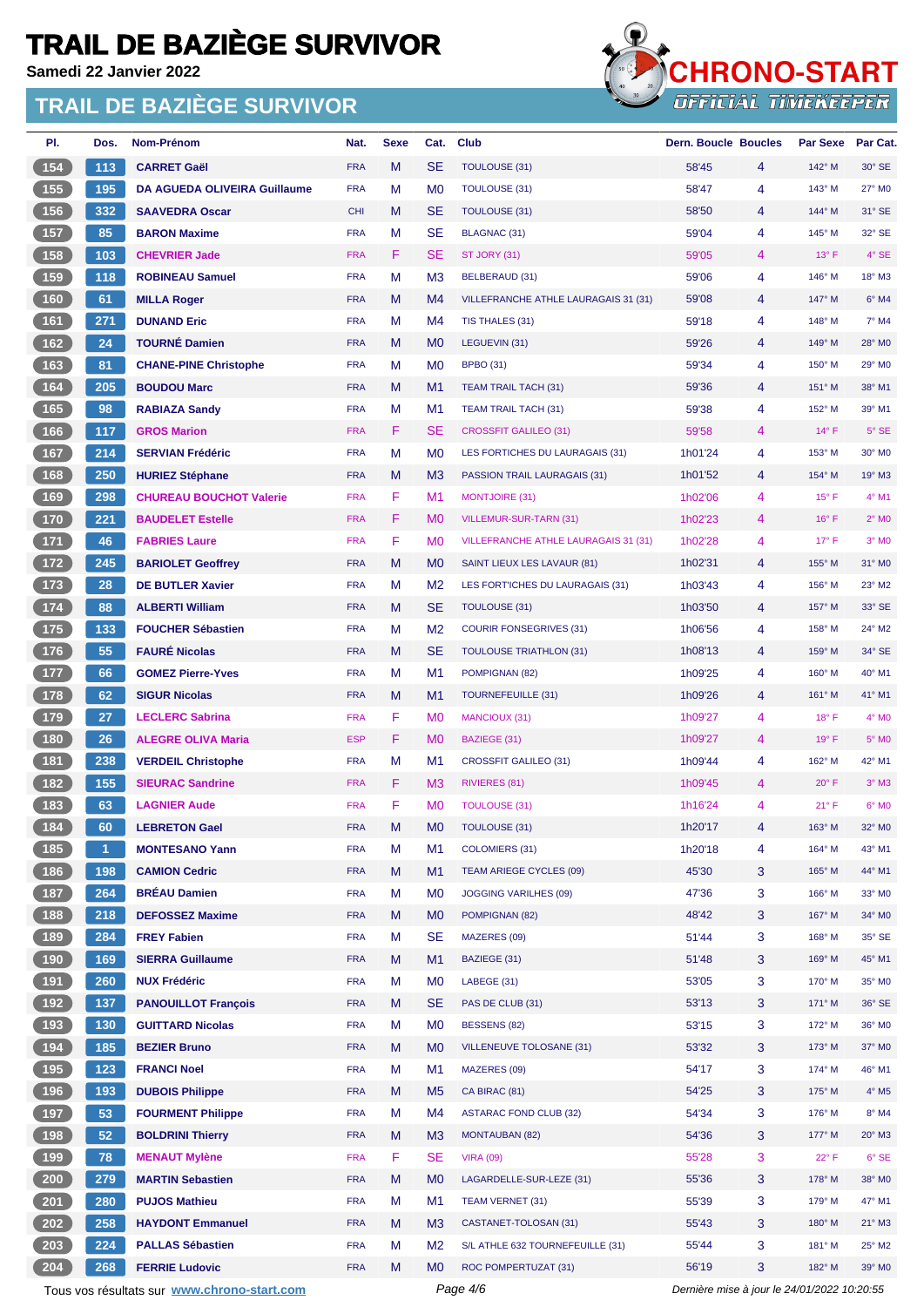**Samedi 22 Janvier 2022**



| PI.  | Dos.           | <b>Nom-Prénom</b>                           | Nat.       | <b>Sexe</b> | Cat.           | <b>Club</b>                           | <b>Dern. Boucle Boucles</b>                 |                | <b>Par Sexe</b> | Par Cat.                 |
|------|----------------|---------------------------------------------|------------|-------------|----------------|---------------------------------------|---------------------------------------------|----------------|-----------------|--------------------------|
| 205  | 181            | <b>MAGRO Pascal</b>                         | <b>FRA</b> | M           | M <sub>5</sub> | S/L ATHLE 632 TOURNEFEUILLE (31)      | 56'33                                       | 3              | 183° M          | $5^{\circ}$ M5           |
| 206  | 77             | <b>BELLION Anthony</b>                      | <b>FRA</b> | M           | M <sub>1</sub> | VILLEFRANCHE ATHLE LAURAGAIS 31 (31)  | 56'37                                       | 3              | 184° M          | 48° M1                   |
| 207  | 149            | <b>CABANAC Jean-Michel</b>                  | <b>FRA</b> | M           | M <sub>5</sub> | ST SEVER (40)                         | 56'58                                       | 3              | 185° M          | $6^{\circ}$ M5           |
| 208  | 197            | <b>PERES Jean-Jacques</b>                   | <b>FRA</b> | M           | M4             | <b>BAZETOUX ISSOIRE (31)</b>          | 57'07                                       | 3              | 186° M          | $9°$ M4                  |
| 209  | 229            | <b>CHASSERAY Yohann</b>                     | <b>FRA</b> | М           | <b>SE</b>      | <b>TOULOUSE (31)</b>                  | 57'53                                       | 3              | 187° M          | 37° SE                   |
| 210  | 228            | <b>DA CUNHA Sergio</b>                      | <b>FRA</b> | M           | <b>SE</b>      | LABEGE (31)                           | 57'55                                       | 3              | 188° M          | 38° SE                   |
| 211  | 9              | <b>LAFARGUE Cyril</b>                       | <b>FRA</b> | M           | M1             | BAZIEGE (31)                          | 58'00                                       | 3              | 189° M          | 49° M1                   |
| 212  | 116            | <b>GROS Aurélien</b>                        | <b>FRA</b> | M           | M <sub>0</sub> | <b>CROSSFIT GALILEO (31)</b>          | 58'04                                       | 3              | 190° M          | 40° M <sub>0</sub>       |
| 213  | 215            | <b>MARQUIE Yves</b>                         | <b>FRA</b> | M           | M <sub>5</sub> | LES COUREURS DU LAURAGAIS (31)        | 58'11                                       | 3              | 191° M          | $7^\circ$ M <sub>5</sub> |
| 214  | 145            | <b>SALABER Cédric</b>                       | <b>FRA</b> | M           | M1             | QUINT-FONSEGRIVES (31)                | 58'12                                       | 3              | 192° M          | 50° M1                   |
| 215  | 99             | <b>REY Nicolas</b>                          | <b>FRA</b> | M           | <b>SE</b>      | E.S. TOULOUSE CASSELARDIT (31)        | 58'15                                       | 3              | 193° M          | 39° SE                   |
| 216  | 302            | <b>VINCENT Chrystel</b>                     | <b>FRA</b> | F           | M <sub>0</sub> | CA BIRAC (82)                         | 58'34                                       | 3              | 23°F            | 7° M0                    |
| 217  | 301            | <b>CARBONNIER Adeline</b>                   | <b>FRA</b> | F           | M <sub>2</sub> | CA BIRAC (82)                         | 58'35                                       | 3              | 24°F            | $3°$ M2                  |
| 218  | 122            | <b>LAGANE Jean Pierre</b>                   | <b>FRA</b> | M           | M <sub>5</sub> | MAZERES (09)                          | 58'44                                       | 3              | 194° M          | $8^\circ$ M5             |
| 219  | 5 <sup>1</sup> | <b>QUELVILLE Manon</b>                      | <b>FRA</b> | F           | <b>SE</b>      | <b>TOULOUSE (31)</b>                  | 59'09                                       | 3              | $25^{\circ}$ F  | 7° SE                    |
| 220  | 266            | <b>VAN ASSCHE Nadège</b>                    | <b>FRA</b> | F           | M <sub>1</sub> | <b>JOGGING VARILHES (09)</b>          | 59'59                                       | 3              | $26^{\circ}$ F  | $5^{\circ}$ M1           |
| 221  | 160            | <b>BETBEZE Caroline</b>                     | <b>FRA</b> | F           | <b>SE</b>      | <b>TOULOUSE (31)</b>                  | 1h00'00                                     | 3              | $27^{\circ}$ F  | 8° SE                    |
| 222  | 141            | <b>DUMAREAU Cedric</b>                      | <b>FRA</b> | M           | M1             | <b>AUTERIVE (31)</b>                  | 1h01'28                                     | 3              | 195° M          | 51° M1                   |
| 223  | 194            | <b>GABASTON Thierry</b>                     | <b>FRA</b> | M           | M <sub>1</sub> | S/L ATHLE 632 FONSORBES (31)          | 1h01'53                                     | 3              | 196° M          | 52° M1                   |
| 224  | 295            | <b>SOEIRO Antoine</b>                       | <b>FRA</b> | M           | M4             | <b>EBTM RUNNING (31)</b>              | 1h02'10                                     | 3              | 197° M          | 10° M4                   |
| 225  | 157            | <b>TORRES Nicolas</b>                       | <b>FRA</b> | M           | <b>SE</b>      | #ONFAITCOMMEONPEUT! (09)              | 1h02'55                                     | 3              | 198° M          | 40° SE                   |
| 226  | 142            | <b>HEMERY Floréal</b>                       | <b>FRA</b> | M           | M <sub>0</sub> | SA TOULOUSE UC (31)                   | 1h03'55                                     | 3              | 199° M          | 41° M0                   |
| 227  | 152            | <b>DETEE Christophe</b>                     | <b>FRA</b> | M           | M <sub>2</sub> | <b>MONTGISCARD (31)</b>               | 1h05'11                                     | 3              | 200° M          | 26° M2                   |
| 228  | 48             | <b>MOREAU Gauthier</b>                      | <b>FRA</b> | M           | <b>SE</b>      | S/L ATHLE 632 FONSORBES (31)          | 1h05'17                                     | 3              | 201° M          | 41° SE                   |
| 229  | 129            | <b>ESCANDE Guillaume</b>                    | <b>FRA</b> | M           | M <sub>1</sub> | LES PIEDS LURONS (31)                 | 1h06'34                                     | 3              | $202^\circ$ M   | 53° M1                   |
| 230  | 162            | <b>BETBEZE Nathalie</b>                     | <b>FRA</b> | F           | SE             | <b>VILLENAVE D'ORNON (33)</b>         | 1h06'42                                     | 3              | 28°F            | $9°$ SE                  |
| 231  | 79             | <b>GORDIA Guillaume</b>                     | <b>FRA</b> | M           | <b>SE</b>      | TRIATHLON TOULOUSE METROPOLE (31)     | 1h09'50                                     | 3              | 203° M          | 42° SE                   |
| 232  | 239            | <b>STEIN Elodie</b>                         | <b>FRA</b> | F           | M <sub>0</sub> | LES FORTICHES DU LAURAGAIS (31)       | 1h11'29                                     | 3              | 29°F            | 8° MO                    |
| 233  | 247            | <b>JOURDES Adrien</b>                       | <b>FRA</b> | M           | M <sub>0</sub> | <b>SAINT VINCENT (31)</b>             | 1h12'09                                     | 3              | 204° M          | 42° M0                   |
| 234  | 274            | <b>BEL Charline</b>                         | <b>FRA</b> | F           | M <sub>0</sub> | GALILEO (31)                          | 1h13'40                                     | 3              | $30^\circ$ F    | $9°$ MO                  |
| 235) | 203            | <b>TRESSENS Lionel</b>                      | <b>FRA</b> | M           | M <sub>2</sub> | <b>CROSSFIT GALILEO (31)</b>          | 1h13'41                                     | 3              | $205^\circ$ M   | 27° M2                   |
|      |                |                                             |            |             |                |                                       |                                             |                | 206° M          |                          |
| 236  | 3              | <b>LACAZE Daniel</b>                        | <b>FRA</b> | M           | M3             | RAMONVILLE (31)                       | 1h13'43                                     | 3              |                 | 22° M3                   |
| 237  | 76             | <b>LAURENT Tristan</b>                      | <b>FRA</b> | M           | <b>SE</b>      | <b>TOULOUSE (31)</b>                  | 1h23'46                                     | 3              | 207° M          | 43° SE                   |
| 238  | 74             | <b>DEBRAS Jérémy</b>                        | <b>FRA</b> | M           | SE             | LES FORTICHES DU LAURAGAIS (31)       | 1h23'54                                     | 3              | 208° M          | 44° SE                   |
| 239  | 154            | <b>SOISNARD Romain</b>                      | <b>FRA</b> | M           | <b>SE</b>      | <b>VIRA (09)</b>                      | 1h25'56                                     | 3              | 209° M          | 45° SE                   |
| 240  | 240            | <b>MOUTON Romain</b>                        | <b>FRA</b> | M           | M <sub>0</sub> | <b>BPBO FOREVER (31)</b>              | 1h37'58                                     | 3              | $210^{\circ}$ M | 43° MO                   |
| 241  | 282            | <b>MEJECAZE Rolland</b>                     | <b>FRA</b> | M           | M <sub>0</sub> | <b>TOULOUSE (31)</b>                  | 41'41                                       | $\overline{2}$ | 211° M          | 44° M0                   |
| 242  | 272            | <b>THURIN Jérémie</b>                       | <b>FRA</b> | M           | M <sub>2</sub> | S/L UNION CLUB ATHLETIQUE (31)        | 52'48                                       | 2              | $212^{\circ}$ M | 28° M2                   |
| 243  | 146            | <b>ROUET Philippe</b>                       | <b>FRA</b> | M           | M <sub>5</sub> | <b>AURIAC SUR VENDINELLE (31)</b>     | 53'11                                       | $\overline{2}$ | $213^\circ$ M   | $9°$ M <sub>5</sub>      |
| 244  | 191            | <b>KOENIG Etienne</b>                       | <b>FRA</b> | M           | M4             | <b>VILLEFRANCHE DE LAURAGAIS (31)</b> | 53'31                                       | 2              | 214° M          | 11° M4                   |
| 245  | 51             | <b>FRANCH Jean-François</b>                 | <b>FRA</b> | M           | M <sub>3</sub> | LES FORTICHES DU LAURAGAIS (31)       | 53'41                                       | 2              | $215^\circ$ M   | 23° M3                   |
| 246  | 296            | <b>GIONCO Jean Luc</b>                      | <b>FRA</b> | M           | M4             | T C P BRAM (11)                       | 54'19                                       | 2              | 216° M          | 12° M4                   |
| 247  | 288            | <b>LAVAL Manon</b>                          | <b>FRA</b> | F           | <b>SE</b>      | <b>SAINT GENIES BELLEVUE (31)</b>     | 54'22                                       | $\overline{2}$ | $31^\circ$ F    | 10° SE                   |
| 248  | 287            | <b>DUSSEL Margot</b>                        | <b>FRA</b> | F           | <b>SE</b>      | <b>TOULOUSE (31)</b>                  | 54'24                                       | $\overline{2}$ | 32°F            | 11° SE                   |
| 249  | 236            | <b>SAURIAC Sandra</b>                       | <b>FRA</b> | F           | M1             | <b>ATHLETIC CLUB FUMELOIS (47)</b>    | 54'32                                       | $\overline{2}$ | 33° F           | $6°$ M1                  |
| 250  | 254            | <b>PAQUETTE Serge</b>                       | <b>FRA</b> | M           | M <sub>2</sub> | <b>TOULOUSE (31)</b>                  | 54'39                                       | 2              | 217° M          | 29° M2                   |
| 251  | 94             | <b>VILBOUX Laurie</b>                       | <b>FRA</b> | F           | SE             | MONTECH (82)                          | 55'10                                       | $\overline{2}$ | 34°F            | 12° SE                   |
| 252  | 95             | <b>AIROLA Anthony</b>                       | <b>FRA</b> | M           | SE             | <b>ESCALQUENS (31)</b>                | 55'11                                       | 2              | $218°$ M        | 46° SE                   |
| 253  | 104            | <b>DUCEY Aurélien</b>                       | <b>FRA</b> | M           | <b>SE</b>      | MONTECH (82)                          | 55'12                                       | 2              | 219° M          | 47° SE                   |
| 254  | 7 <sup>1</sup> | <b>LAFFONT Hugo</b>                         | <b>FRA</b> | M           | ES             | <b>TOULOUSE (31)</b>                  | 55'23                                       | $\overline{2}$ | 220° M          | $3°$ ES                  |
| 255  | 217            | <b>PATINO Patrick</b>                       | <b>FRA</b> | M           | M <sub>5</sub> | <b>JOGGING VARILHES (09)</b>          | 57'59                                       | $\overline{2}$ | 221° M          | 10° M5                   |
|      |                | Tous vos résultats sur www.chrono-start.com |            |             |                | Page 5/6                              | Dernière mise à jour le 24/01/2022 10:20:55 |                |                 |                          |